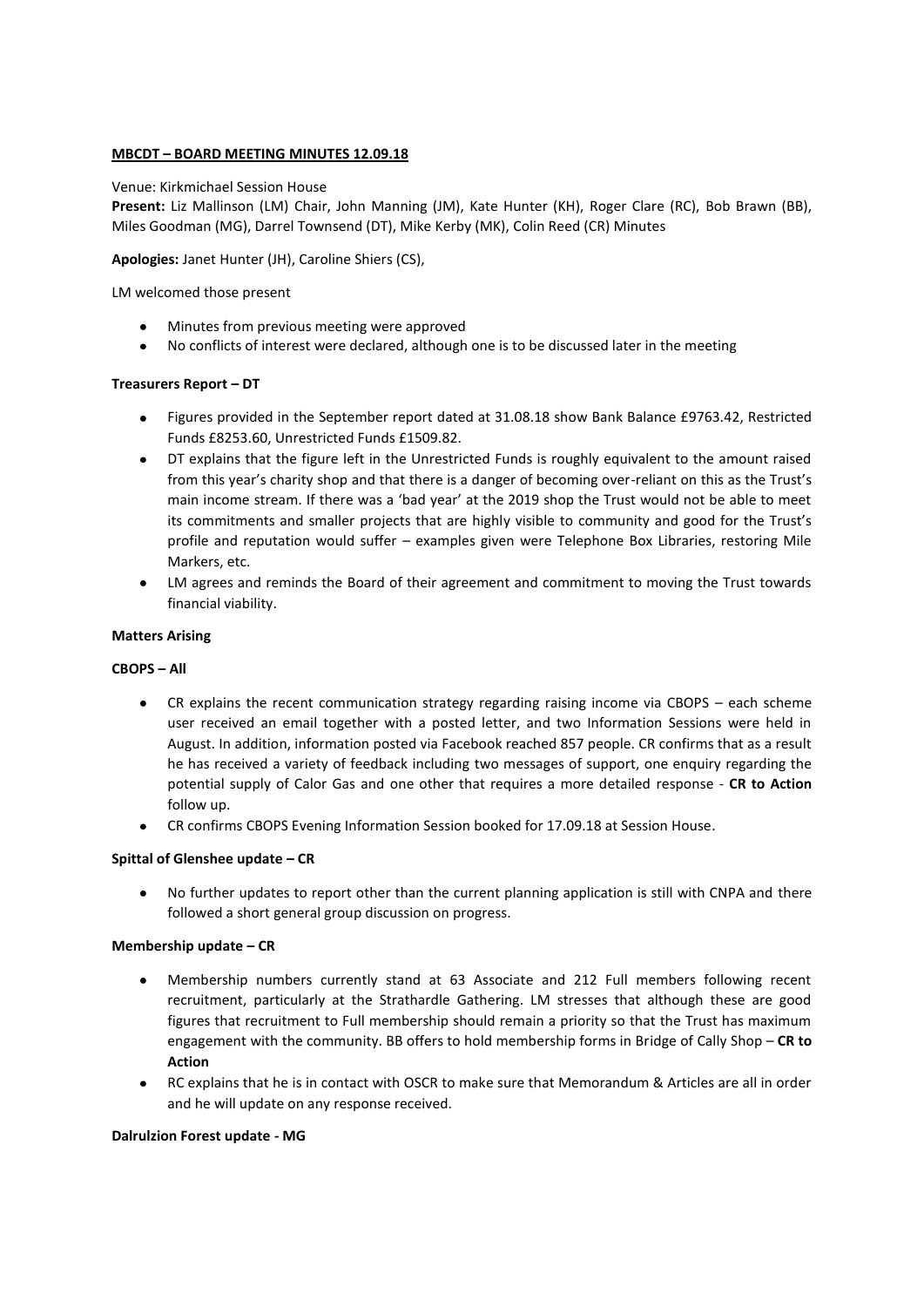- MK explains that on reflection his position within the Forestry Commission puts him in conflict with  $\bullet$ the Trust's intentions to pursue the community transfer of Dalrulzion and that as a result it is appropriate that he resigns from the Board with immediate effect. LM agrees that this is the correct course of action and thanks MK on behalf of the Board for all of his hard work and looks forward to welcoming him back at an appropriate point.
- MG updates on progress with Dalrulzion including positive and helpful meeting with Rebecca Carr FES who helps guide Community Asset Transfers. MG is currently assembling a project group from members of the community who have come forward, and also individuals that have been recommended. Once assembled MG will report to the Board and seek approval on any decisions. MG also explains the grant process for a proportion of the purchase price (still TBC) from the Scottish Land Fund.
- $\bullet$ MG explains the importance of the highest levels of community engagement and reports that he has 35 email addresses already gathered including those kindly given at the last MBCC meeting. Ways of engaging more fully with the community are discussed including outline plans for an open meeting(s) in order to further develop the ideas and suggestions received thus far.
- LM suggests notion of preparing a broad vision statement and that it will just as important to explain to the community what is NOT planned (e.g. Housing) as it is to work through what ideas there are. LM also thanks MG for all his hard work thus far and stresses that the entire Board is there to support and assist.

# **AGM - All**

- Group discussion regarding planning for 2018 AGM proposed for October 30<sup>th</sup> at Bridge of Cally Hall – **CR to Action** confirmation of both together with availability of Cat Mackay from Blairgowrie & Rattray Timebank, suggested by KH as an excellent guest speaker. Also agreed that an additional Board Meeting in order to discuss preparations is held October 11<sup>th</sup> – **CR to Action** confirmation.
- Agreed that Archive Project materials be on display and that food & wine be bought along by All as in previous years.
- Regarding the two required retirals it was confirmed that KH will retire and will not be standing again and that it is JM's intention to retire and be re-elected.

#### **Archive Project & Telephone Box update - DT**

- DT explains that UV film has been added to the Display Board to help stop photo fade and that a new display is now in place. KH offers DT filing cabinet in order to help store ever growing amount of archive material collected by Pat.
- $\bullet$ DT will be carrying out a few repairs to the Telephone Box Libraries – covering some holes at Blacklunans and replacing a piece of glass at Enochdhu.
- $\bullet$ Reminder from DT of Pat's upcoming Archive Project talk 'The Glens Through the Lens of Time' at Session House September 26th

#### **Promotion of Trust - DT**

- DT proposes that the Trust and its work be more actively promoted by various means: in the Telephone libraries to place leaflet holders containing the Trust's tri-fold leaflets, Kirkmichael Footpath Network leaflets and business card holder – **DT to Action**.
- Suggested that the same be available in each of the three local village halls, Session House and Bridge of Cally Shop – **CR to Action** permissions.
- DT explains that a Microgrant application for promotional materials was recently submitted this was  $\bullet$ scheduled to be reviewed at the last MBCC meeting but it was in fact not discussed.

**AOB**

BB highlights PKC Community Investment Fund as just about to go live – **CR to Action** review of  $\bullet$ criteria and possibilities